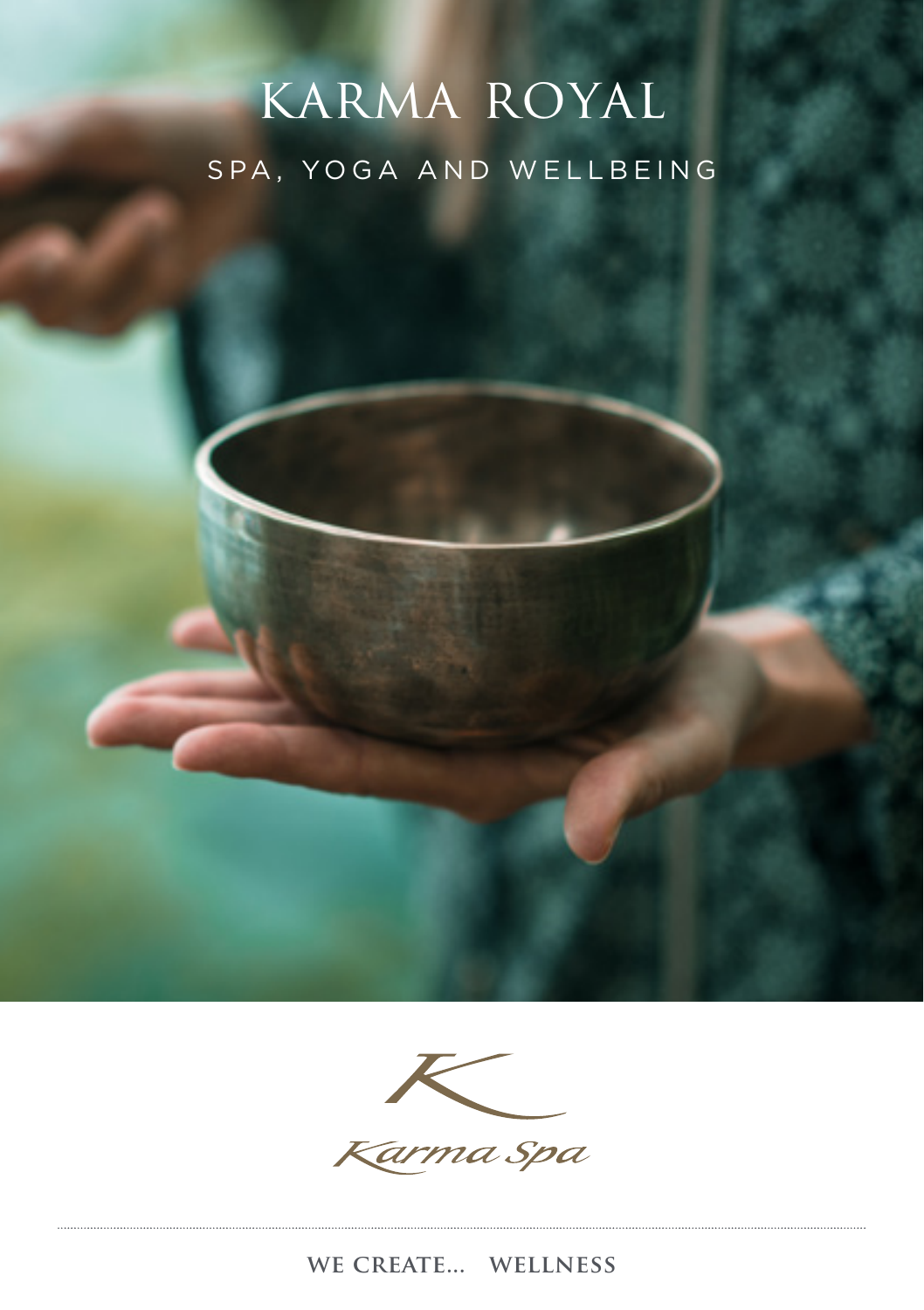# BALINESE & LOCAL HEALERS

*We've collaborated with some of Bali's most amazing healers. Please check with each spa to find out which Balinese Healers are available - advanced notice recommended.*

# BALINESE REIKI WITH MADE I WARMANA

We are proud to collaborate with Made I Warmana, a renowned Balinese Reiki healer. Reiki is a fully-clothed healing treatment. During this session, Made works deeply to help clear and release any negative thoughts and tension from your body. Reiki is recommended for sleep issues, chronic stress, jet lag and fatigue.

#### 60 MINUTES IDR 950++

#### ADI NUGRAHA - ACUPUNCTURIST

We are proud to collaborate with Chinese-Indonesian born Adi Nugraha, who offers Acupuncture, Facial Cosmetic Acupuncture, Reflexology and Deep Tissue Bodywork. Adi has been a practitioner for over ten years and is a certified Acupuncturist.

# BODY ACUPUNCTURE 60 MINUTES IDR 750+ BODY ACUPUNCTURE + FACIAL ACUPUNCTURE 90 MINUTES IDR 950++ MASTER REFLEXOLOGY 60 MINUTES IDR 550++ DEEP TISSUE BODYWORK IDR 600++

### KASNA - HEALING ENERGY BODYWORK

Kasna is a Balinese healer whose treatments and recipes have been passed down through generations from his ancestors. What makes Kasna's treatments sacred is that he infuses healing energy transfer work that helps to bring positivity to your mind and body. Kasna hand creates his own herbal oils and boreh blends from over 21 local herbs and spices.

> KASNA HEALING MASSAGE 60 MINUTES IDR 650++ KASNA AURA CLEANSING FACIAL 90 MINUTES IDR 800++ KASNA HEALING MASSAGE + DETOX BOREH 2 HOURS IDR 900++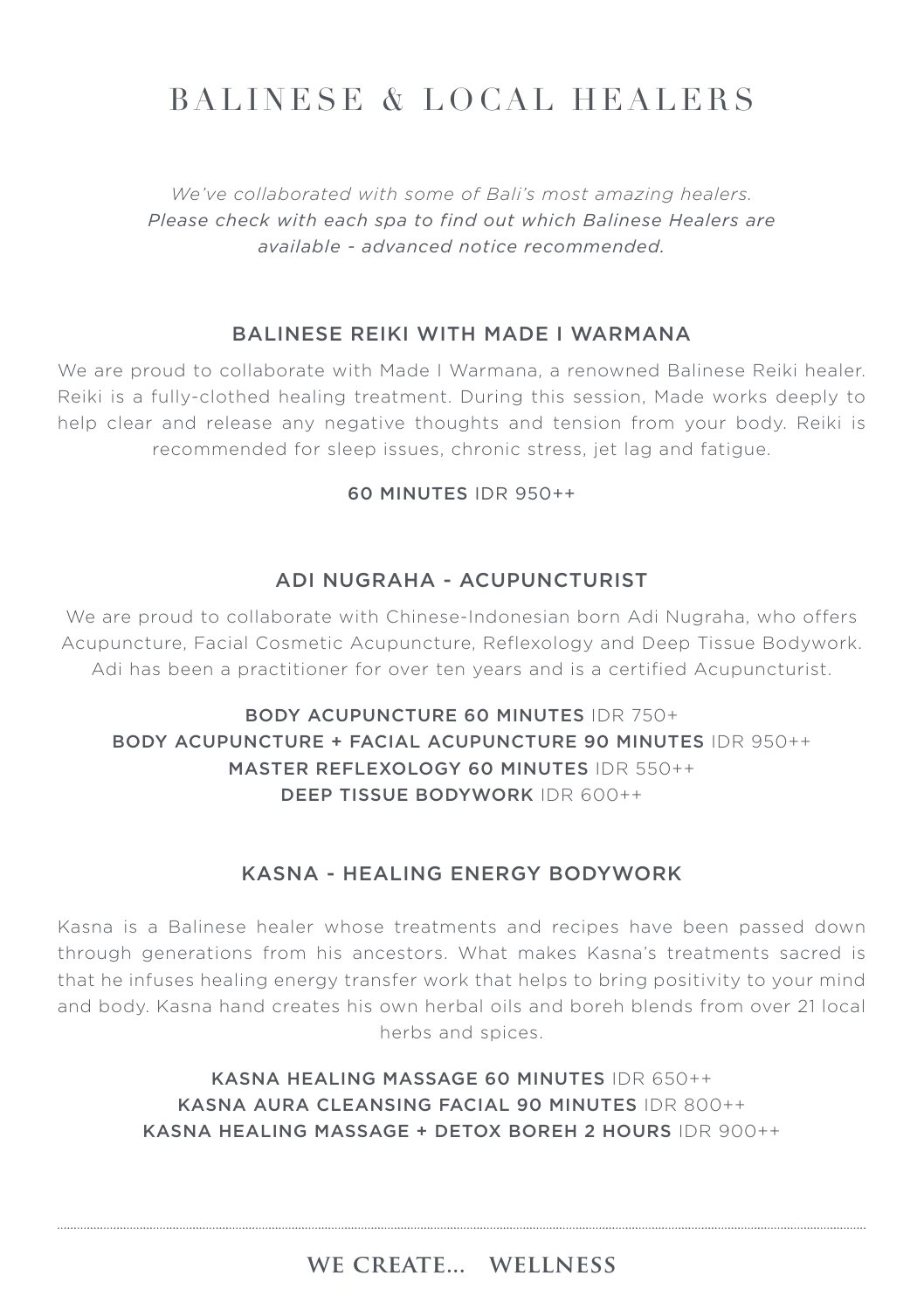# LOCAL RITUALS

#### *Inspiring spiritual harmony*

# SIGNATURE ROYAL MASSAGE

This signature therapeutic massage is designed to boost circulation, energy flow and reduce inflammation in the body. Our massueses therapeutically focus on your back, shoulders and neck area - feel all your stress melt away.

> 75 MINUTES IDR 400++ 90 MINUTES IDR 450++

#### BALINESE BLESSING

Beginning with a nourishing body scrub and wrap made with locally-sourced spices, this treatment includes a 60-minute Sacred Balinese Massage and optional flower bath.

> *30 MINUTES - ISLAND SPICE BODY SCRUB 30 MINUTES - BALINESE BOREH 60 MINUTES - SACRED BALINESE MASSAGE 30 MINUTES - BALINESE FLOWER BATH*

2.5 HOURS IDR 800++ | IDR 1,500++ PER COUPLE

### ISLAND CLEANSE

Your treatment begins with a magnesium-rich body scrub followed by our invigorating signature Royal Massage. Concludes with a facial massage to leave you relaxed and glowing.

> *30 MINUTES - BALINESE SEA SALT SCRUB 90 MINUTES - SIGNATURE ROYAL MASSAGE 30 MINUTES - MINI FACIAL BOOSTER*

2.5 HOURS IDR 800++ | IDR 1,500++ PER COUPLE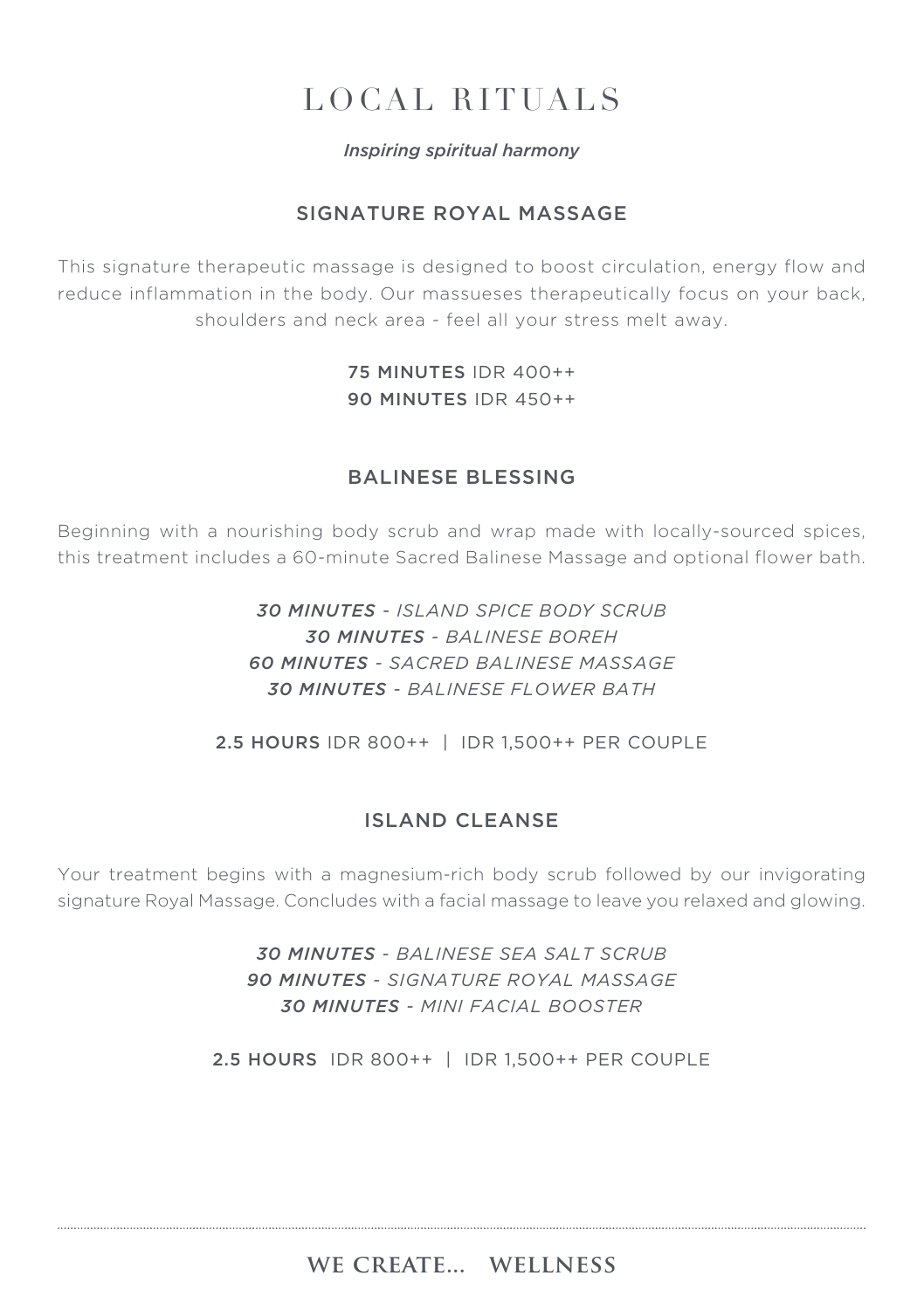# BALINESE HEALING MASSAGES

#### *Soothe & Cure*

# SACRED BALINESE MASSAGE

A deeply relaxing massage using herbs, spices and essential oils grown in Bali. This treatment includes the ritual of warm virgin coconut shell that feels so soothing on your mind and body. Leaves your skin smooth and nourished.

# 75 MINUTES IDR 400++ 90 MINUTES IDR 450++

# SACRED SPICES MASSAGE

Soothe away tension with a warm compress featuring clove, cinnamon, turmeric, lemongrass and tamarind. Ideal for your lower back, neck and shoulders. Recommended for improving circulation and flow.

#### 90 MINUTES IDR 500++

# SACRED STONES MASSAGE

Surrender to the warmth of heated stones massaged across your body that will relax your mind as well as tired, tense muscles. Recommended for stress and fatigue.

#### 90 MINUTES IDR 500++

### SACRED BALINESE + RADIANCE FACIAL

Your deeply relaxing Sacred Balinese Massage is enhanced with a facial massage to nourish and tone your skin. Emerge feeling rested and glowing.

#### 90 MINUTES IDR 500++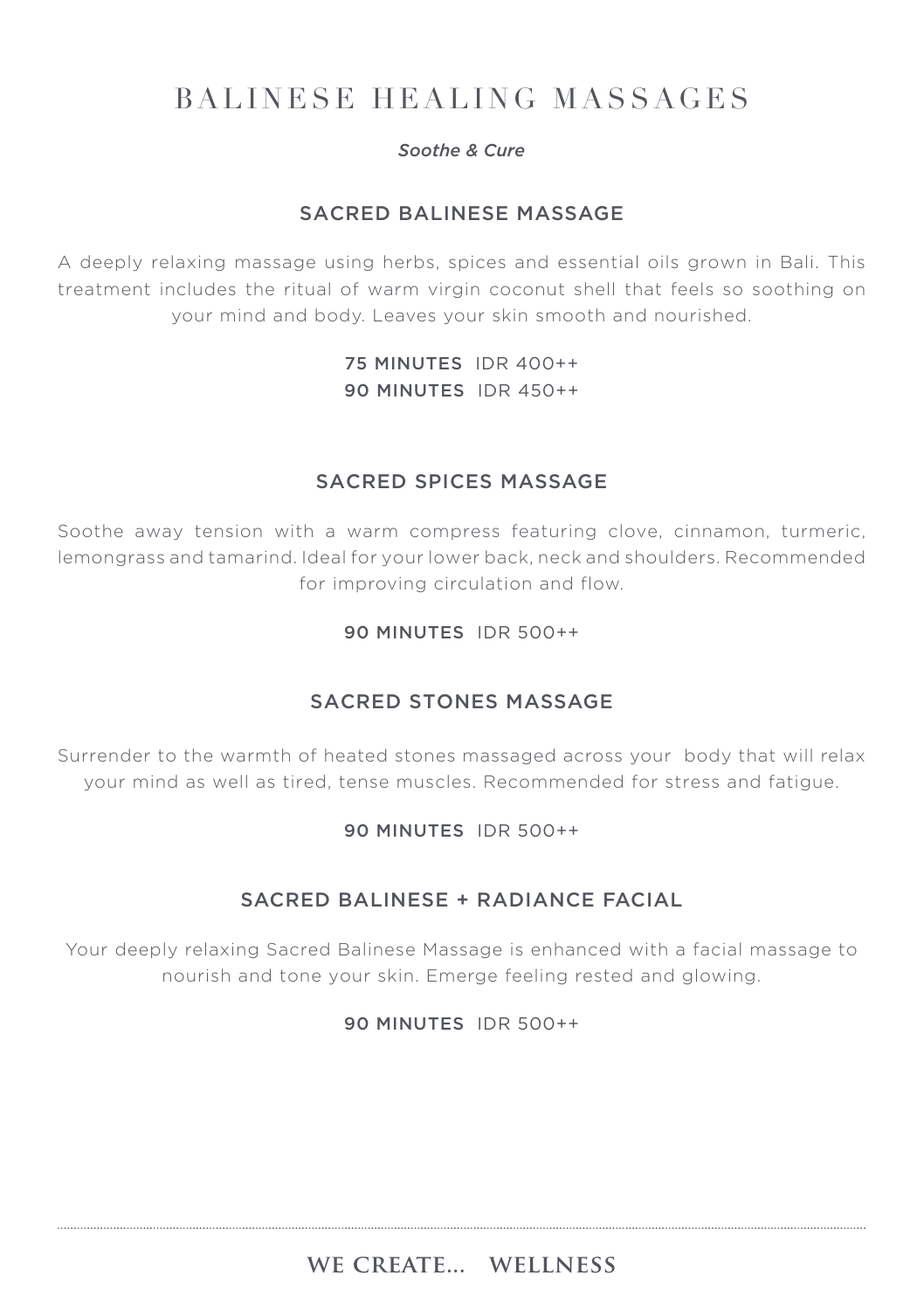# CLEANSING SCRUB RITUALS

#### *Clean Skin, Clear mind*

### NOURISH

A hydrating body scrub infused with virgin coconut oil, Balinese wildflower honey, vanilla and ylang ylang flower oil, Javanese sandalwood, cocoa seed and coffee oil. This body scrub will leave your skin cleansed and renewed.

# RECHARGE

An invigorating scrub made from organic Balinese sea-salt blended with French clay, shea butter, aloe vera and essential lavender, rosemary and grapefruit oils. Ideal for dehydrated and sun burned skin.

### RENEW

A refreshing sea salt body scrub infused with papaya extract, shea butter and uplifting essential oils of lime, lemongrass, grapefruit, orange, nutmeg and patchouli. Leaves the skin feeling cleansed and renewed.

# 30 MINUTES BODY SCRUB + 30 MINUTES BESPOKE MASSAGE 60 MINUTES IDR 550++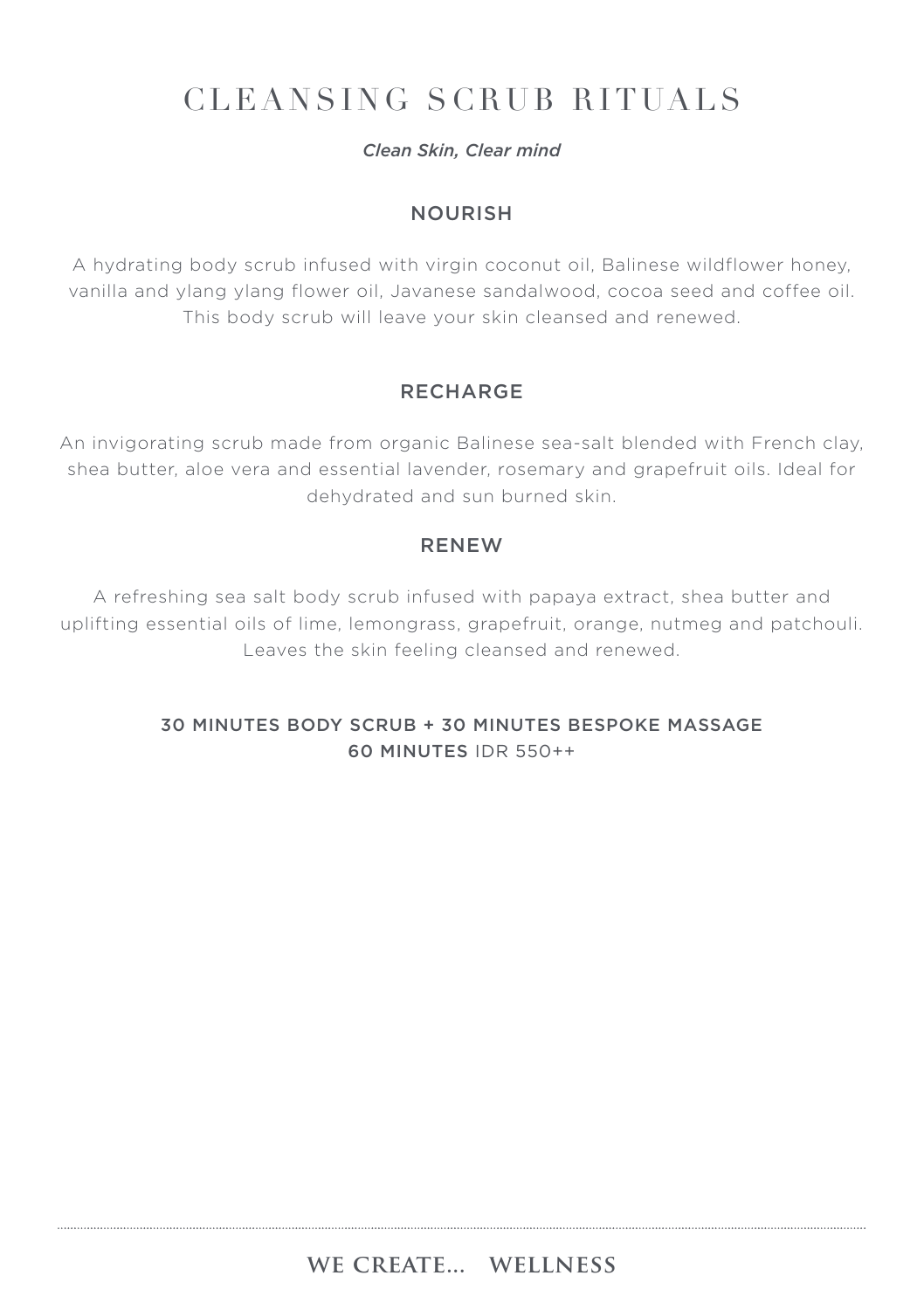# FACIAL THERAPY

# GENTLE LIFT FACIAL

This relaxing facial is performed with a facial massage enhanced with acupressure techniques to lift and tone your skin. Select from our range of nourishing facial oils. Delivered with an exquisite Rosehip facial oil.

#### 60 MINUTES IDR 450++

# KARMA YOGA FACIAL

This gentle facial therapy is designed to cleanse and restore your skin's natural healthy glow. We use nourishing oils to bring radiance to your skin. Includes a neck and shoulder massage. Depart radiant.

### 60 MINUTES IDR 450++ 90 MINUTES WITH RELAXING NECK AND SHOULDER MASSAGE IDR 600 ++

# HIGH-PERFORMANCE MENS FACIAL

This men's facial includes a deep cleanse and exfoliation followed by a nourishing masque and hydrating serum. IIt also consists of a deeply relaxing face, neck and shoulder massage. You'll feel so regenerated.

#### 60 MINUTES IDR 450++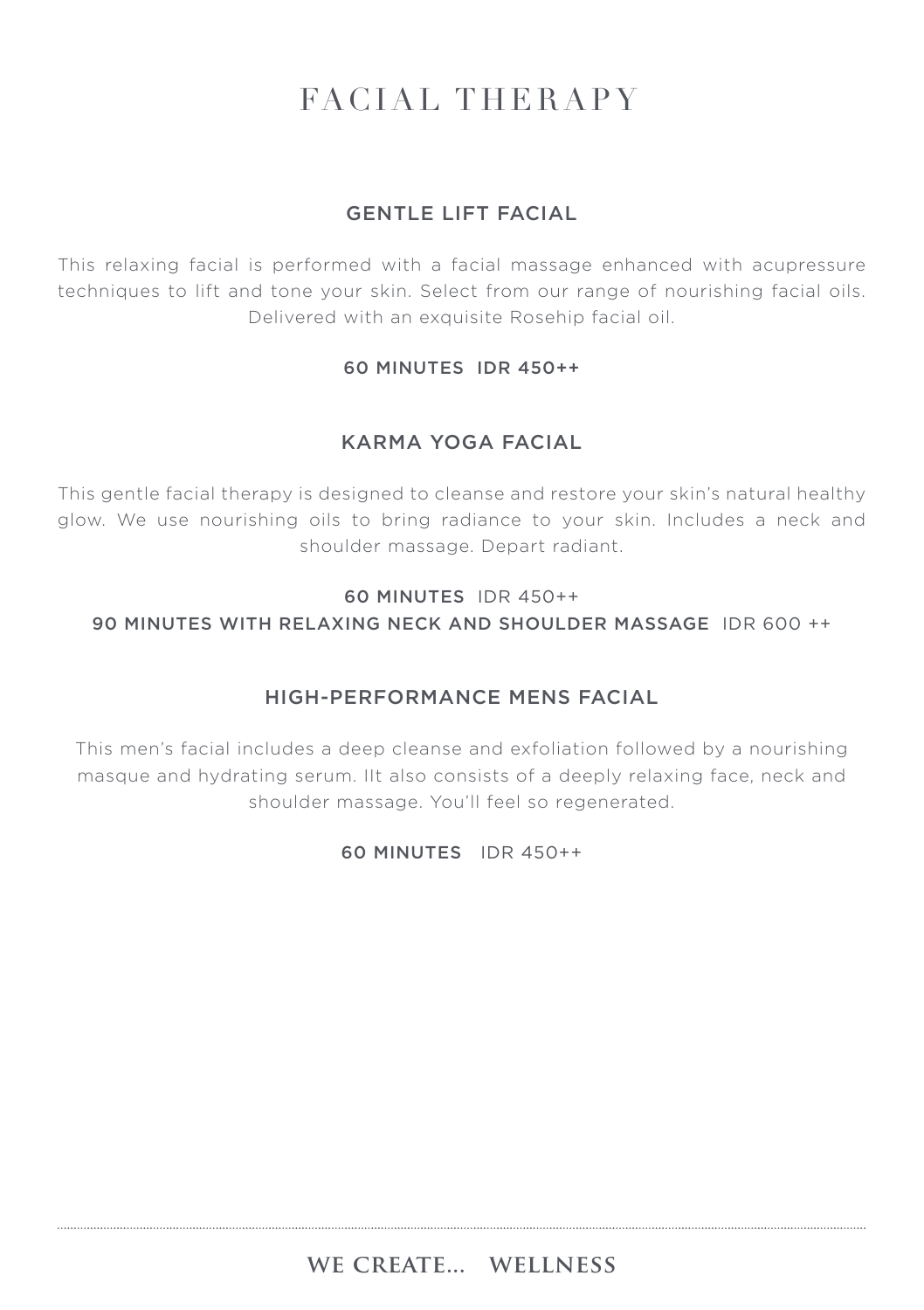# EXPRESS BAR

#### 30 MINUTES IDR 350++

# RADIANCE

A mini-facial massage delivered with nourishing virgin coconut oil.

# RELEASE

A relaxing hand and arm massage designed to alleviate the strain of digital device use.

#### ESCAPE

Ideal for jet lag, this neck, shoulder and scalp massage is ideal for computer tension and jet lag.

# RECOVERY

Focused on your lower legs and feet, this treatment boosts circulation. Ideal for jet lag and fatigue.

# GLIMMER MANI & PEDI'S

Let your hands and feet be soaked and gently scrubbed before your nails are shaped, filed and polished.

> 30 MINUTES IDR 250++ 60 MINUTES IDR 350++ NAIL POLISH APPLICATION ONLY IDR 100++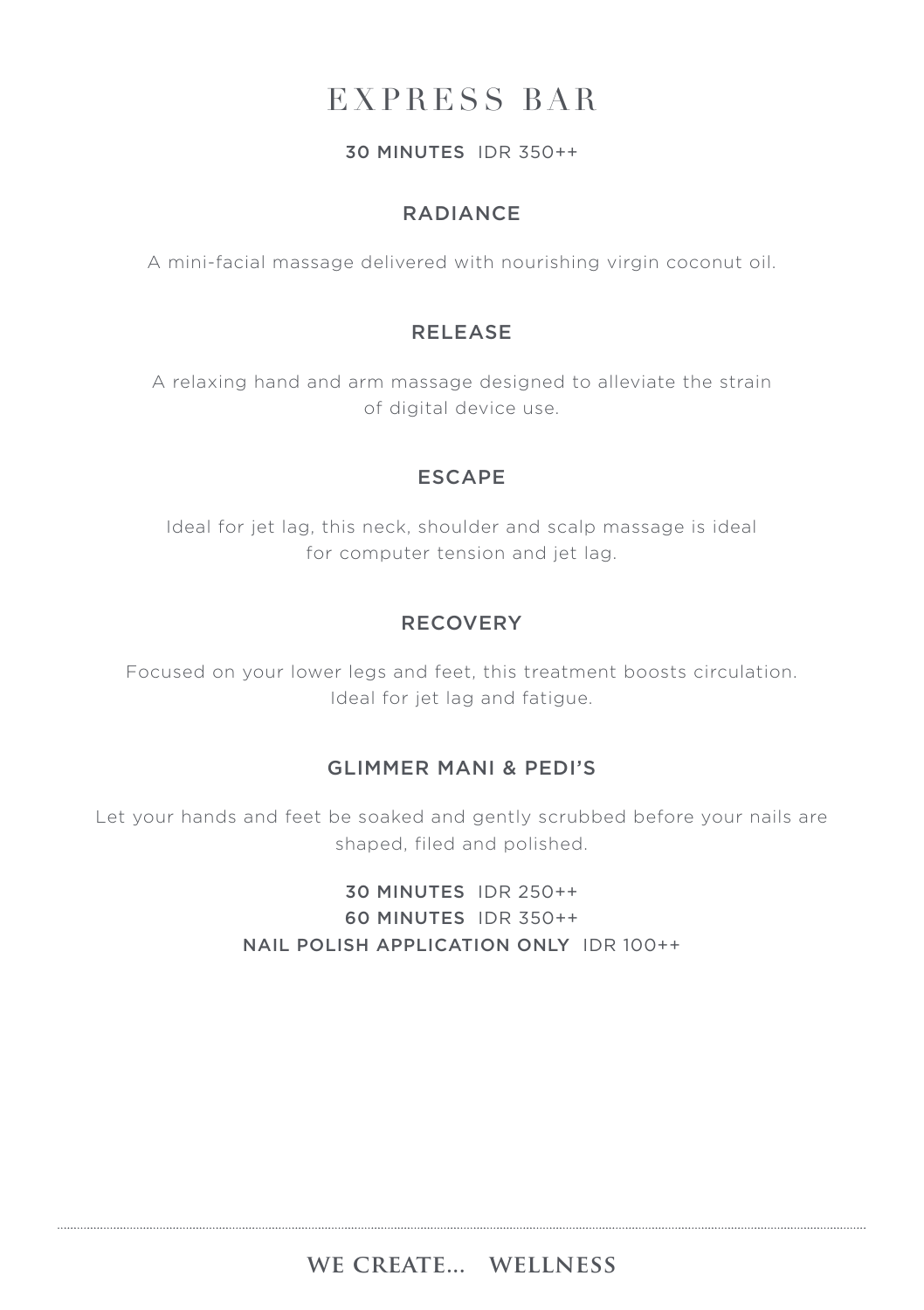# SPA ETHOS

We offer an array of bespoke therapies, healing and seasonal treatments designed to embody the climate, beauty and rhythm of Bali. Every professionals are devoted to easing you into a state of deeper healing.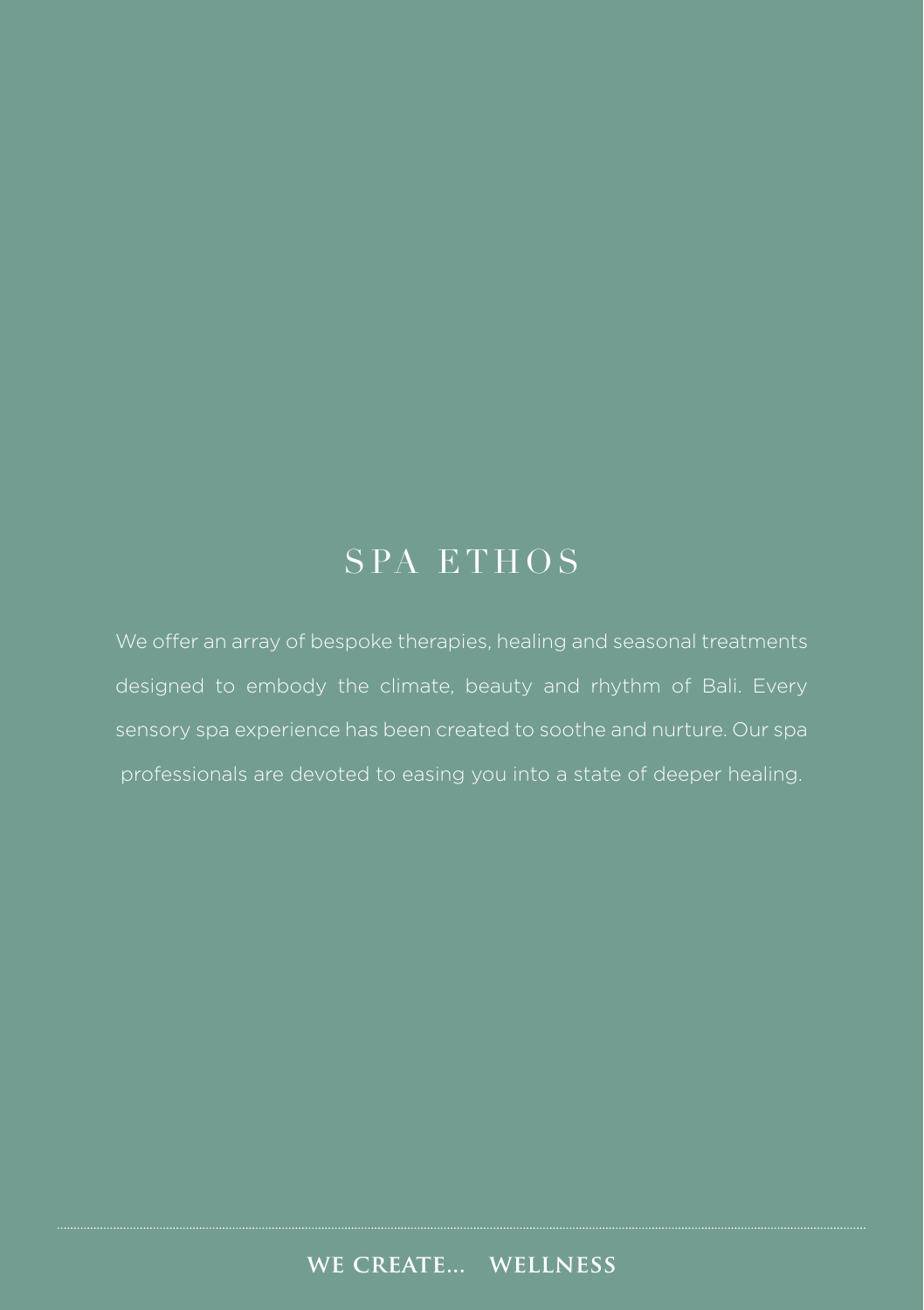# HOW TO SPA

#### *Hours of Nurture: 9am-8pm*

#### CARING FOR YOU

injuries or are pregnant.

### VALUABLES

accepts no responsibility for loss of any valuables.

#### TREATMENT PRICES

### CANCELLATION POLICY

Please note we require a minimum of 3-hours' notice prior to your reservation to cancel your appointment, otherwise a 50% cancellation fee will be charged. Failure to attend your appointment without notice will result in the full price being charged.

#### RETAIL APOTHECARY

We offer a boutique collection of locally made skincare, body, bath & massage oils, pure handmade soaps and spiritual jewellery.